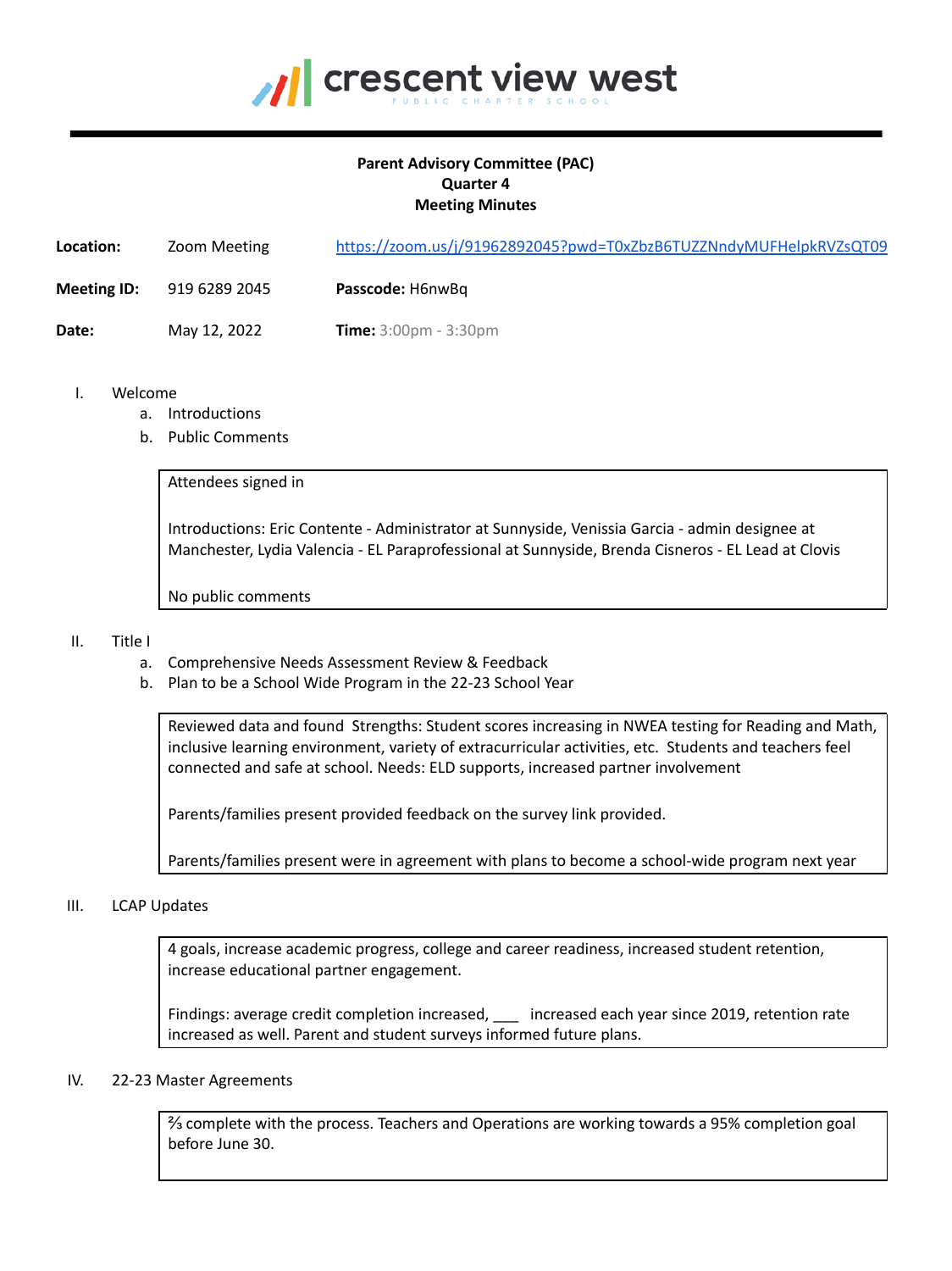# V. Additional Items as a follow up from prior meetings

*none*

VI. Discuss topics for the next year's first meeting

*none were suggested at this time*

VII. Thank everyone for their attendance

VIII. Adjournment - End 3:26 pm